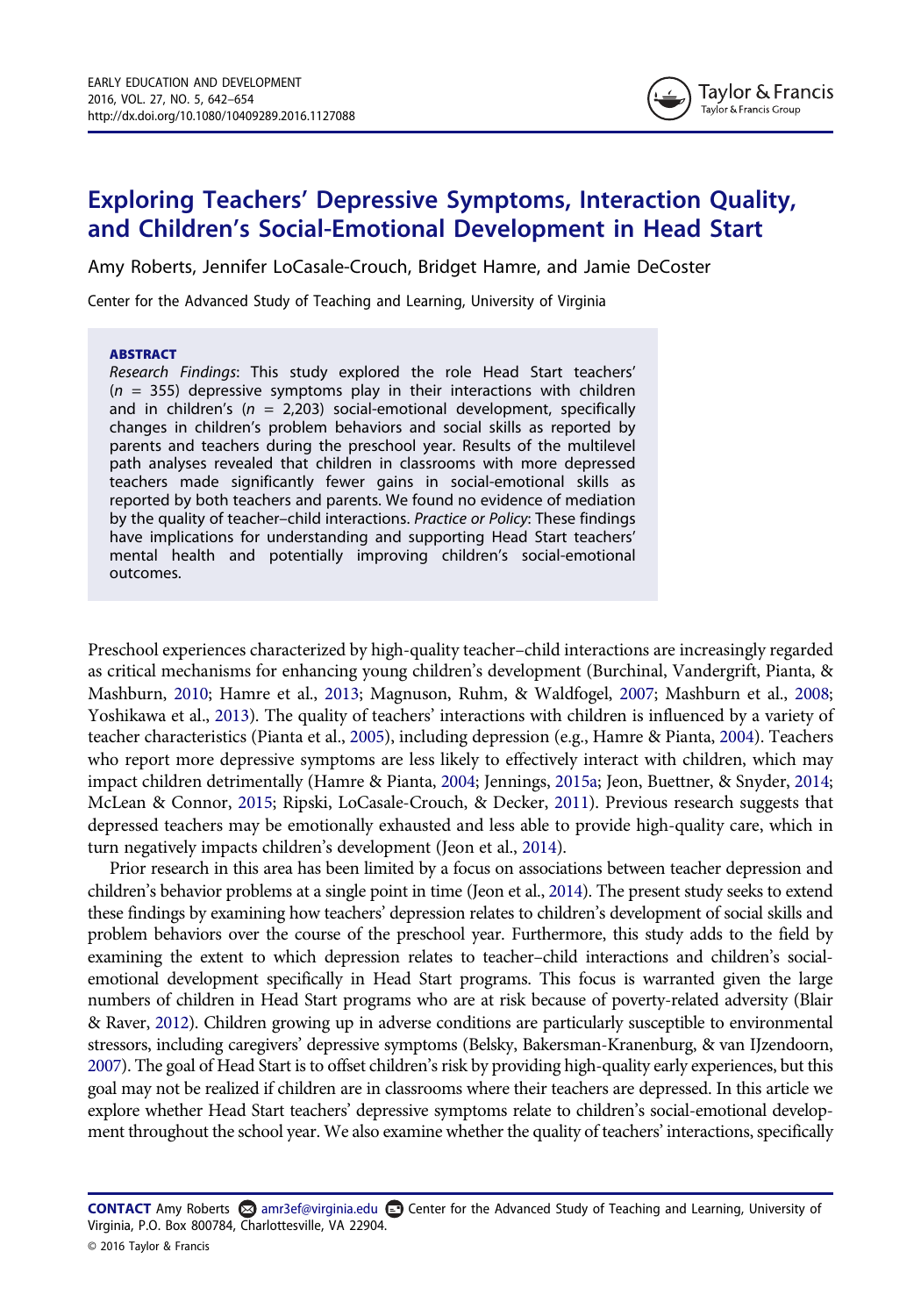their provision of emotional support, mediates the association between teachers' depressive symptoms and children's social-emotional development.

#### Theoretical framework: The prosocial classroom model

The prosocial classroom theoretical model (Jennings & Greenberg, [2009\)](#page-11-8) offers a framework for conceptualizing how teacher depression may relate to the quality of the classroom environment and subsequently children's development. It proposes that teachers with higher levels of well-being and socialemotional competence are able to develop closer relationships with their students, which leads to healthier classroom environments and ultimately improved social and cognitive outcomes for students. In relation to depression specifically, this model suggests that teachers who experience fewer depressive symptoms are able to develop healthier relationships through high-quality positive interactions with students and ultimately promote positive developmental outcomes for these students (Jennings & Greenberg, [2009](#page-11-8)). The current study focuses specifically on how teachers' depressive symptoms relate to children's socialemotional development.

## Young children's social-emotional development

Social-emotional development is a broad, multifaceted concept characterized by growth in various proactive skills and behaviors, including recognizing and managing one's emotions, developing positive relationships with others, making responsible decisions, handling challenging situations, and feeling empathy and concern for others (Collaborative for Academic, Social, and Emotional Learning, 2013). In turn, social-emotional development is also characterized by the absence (or lower incidence) of problem behaviors, including emotional distress and conduct problems (Collaborative for Academic, Social, and Emotional Learning, 2013). Social-emotional development flourishes during the preschool years as children make strides in their capacity to understand and communicate with others and recognize and control their own emotions and behaviors (Shonkoff & Phillips, [2000\)](#page-12-4).

Early social-emotional skills, observed during the preschool years, have been associated with a variety of later life outcomes, such as fewer problem behaviors in adolescence (smoking, teen pregnancy, high school dropout) and better health, wealth, criminal, and personal outcomes in adulthood (Moffit, Poulton, & Caspi, [2013;](#page-12-5) Raver, [2002;](#page-12-6) Tremblay et al., [2004;](#page-12-7) Trentacosta & Izard, 2007). These findings underscore the importance of fostering social-emotional skills in young children, especially children considered at risk for poverty-related adversity, given that these children often exhibit early social-emotional deficits that may relate to classroom difficulties (Blair & Raver, [2012](#page-11-7); Gilliam, [2008;](#page-11-9) Qi & Kaiser, [2003;](#page-12-8) Shonkoff & Phillips, [2000\)](#page-12-4). Because of this, the goal of many preschool programs, including Head Start, is to offset such risk by providing high-quality early experiences to promote positive social-emotional development.

Young children develop social-emotional skills in context, largely through their interactions with adults, which includes parents as well as teachers or other formal care providers (Burchinal et al., [2010](#page-11-0); Hamre et al., [2013](#page-11-1); Mashburn et al., [2008](#page-11-3); Yoshikawa et al., [2013](#page-12-0)). Adults can model appropriate communication skills, encourage children to share ideas and experiences, and instruct children on how to interact with peers and other adults (J. E. Thompson & Twibell, [2009;](#page-12-9) R. A. Thompson & Goodman, [2009\)](#page-12-10). When children are in settings where adults are responsive and emotionally supportive to their needs, they develop more secure attachments that facilitate the development of these skills (Mashburn et al., [2008;](#page-11-3) Shields et al., [2001](#page-12-11)). Emotionally supportive interactions are characterized by creating a positive classroom climate, expressing sensitivity and regard for students' feelings and perspectives, and avoiding negativity or harshness (Pianta, La Paro, & Hamre, [2008](#page-12-12)). Inconsistent or harsh caregiving can impede children's social-emotional development and put children at risk for later detriments. As discussed in the next section, caregiver depression has been shown to relate negatively to both the quality of interactions as well as children's social-emotional development (Jeon et al., [2014\)](#page-11-6).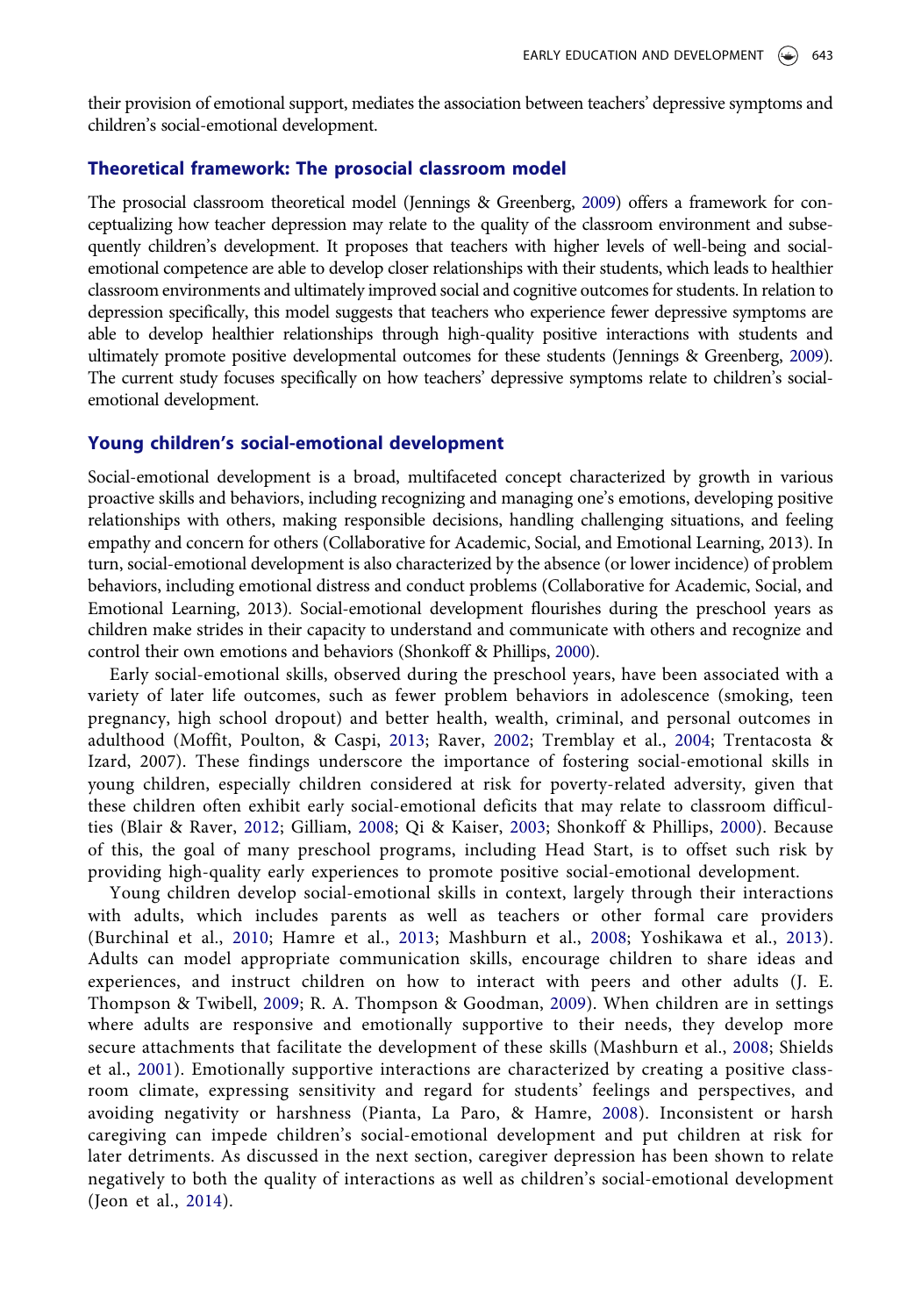## Considering teacher depression

Depression is characterized by adverse psychosomatic symptoms, such as feelings of sadness or emptiness, irritability, restlessness, and difficulty concentrating (American Psychiatric Association, [2013](#page-10-1)). Depression is one of the most common mental health problems in the United States, with an estimated 16 million adults having experienced a major depressive episode in 2012 (National Institute of Mental Health, [2015](#page-12-13)). Those who experience depressive symptoms may have problems meeting the cognitive, social, and emotional demands of daily life, including workplace responsibilities (McIntyre, Liauw, & Taylor, [2011](#page-11-10)). This may be especially true for teachers working in preschool settings where daily responsibilities include managing large groups of 3- and 4-year-old children, ensuring that children are safe and well cared for, and teaching curricular content to promote children's development, all while dealing with various stressors, including low pay, poor benefits, and limited support (Whitebook, Phillips, & Howes, [2014\)](#page-12-14).

As part of the Pennsylvania Head Start Staff Wellness Survey, Whitaker, Becker, Herman, and Gooze ([2013\)](#page-12-15) compared the physical and mental health of teachers employed in Head Start and Early Head Start programs with that of national samples of demographically similar women working in other professions. Overall, Head Start teachers had poorer mental and physical health than the broader population. In fact, 24% of all teachers in the study were considered depressed based on a commonly used self-report checklist of depressive symptoms (the Center for Epidemiologic Studies– Depression scale [CES-D]; Radloff, [1977\)](#page-12-16), whereas 18% of women in the comparison sample were considered depressed. Overall, this underscores the importance of further examining teacher depression among Head Start teachers. It is necessary to note that similar to previous work, we use the term depression to refer to self-reported depressive symptoms rather than diagnosed clinical depression (Hamre & Pianta, [2004\)](#page-11-4).

### Teacher depression and interaction quality

Much of experts' understanding about the impact of caregiver depression on children's development comes from research studies on *maternal depression* suggesting that depression is associated with adverse developmental consequences (Cummings & Davies, [1994;](#page-11-11) Lovejoy, Graczyk, O'Hare, & Neuman, [2000](#page-11-12)). However, a small body of work now demonstrates that nonfamilial caregivers' and teachers' depressive symptoms may adversely affect the quality of interactions children experience outside of the home (Hamre & Pianta, [2004](#page-11-4); Jennings, [2015a\)](#page-11-5). Specifically, Hamre and Pianta [\(2004\)](#page-11-4) found that preschool teachers who reported more depressive symptoms engaged in significantly fewer interactions with children. When interactions did occur, teachers with more depressive symptoms were observed to be significantly less sensitive and more withdrawn than teachers with fewer depressive symptoms (Hamre & Pianta, [2004](#page-11-4)). Teachers' depressive symptoms have also been associated with the quality of the relationships teachers report with their students (Whitaker, Dearth-Wesley, & Gooze, [2015\)](#page-12-17). Given that teacher–child interactions are associated with child outcomes (i.e., Hamre et al., [2013](#page-11-1)) it is relevant to consider how Head Start teachers' depression relates to the quality of observed interactions as well as to teacher and parents reports of children's development.

## Teacher depression and children's social-emotional development

Recent work has explored the relevance of depressive symptoms in directly explaining children's developmental outcomes, as well as the possible indirect effect, namely, the mediating role of teacher quality (Jeon et al., [2014](#page-11-6); McLean & Connor, [2015](#page-12-2)). For instance, McLean and Connor [\(2015\)](#page-12-2) found that the quality of the classroom learning environment mediated the association between depressive symptoms and student achievement in third-grade classrooms. With regard to early childhood, Jeon and colleagues [\(2014](#page-11-6)) used data from the Fragile Families and Child Wellbeing study, a longitudinal study of economically disadvantaged children born into single-parent households, to explore the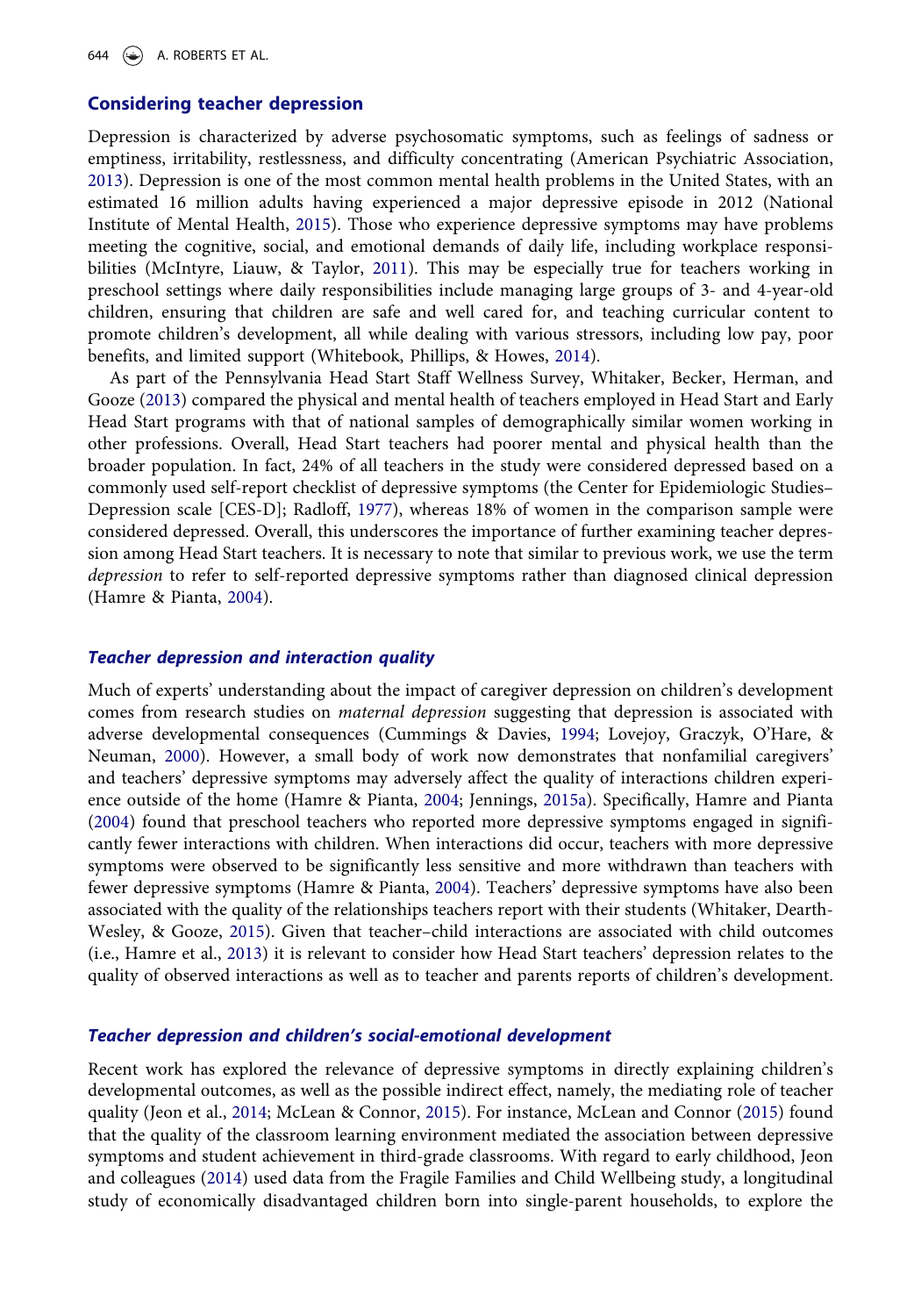associations between teacher depression, global child care quality, and teachers' and parents' reports of children's problem behaviors during the 3-year-old year. Consistent with previous work, teachers who reported more depressive symptoms had lower global child care quality scores. In addition, teachers who exhibited higher levels of depressed mood reported more externalizing (i.e., impulsivity, lack of behavioral and attentional control) and internalizing (i.e., anxiety, withdrawal, sadness) problem behaviors for the children in their care. Parents whose children were in classrooms with teachers who had higher levels of depression reported that their children had more internalizing problem behaviors. Observed global child care quality mediated these associations for teacherreported problem behaviors (Jeon et al., [2014\)](#page-11-6). The present study seeks to replicate and extend these findings by focusing explicitly on children served by Head Start, considering the possible mediational role of teacher–child interactions specifically and utilizing measures of children's reported behavior at multiple time points to estimate changes in children's social-emotional development during the year.

#### The present study

The present study utilizes a large national survey of Head Start to further explore the links between teacher depression, teacher–child interactions, and children's social-emotional development. Few studies have considered teacher depression, and far fewer have specifically focused on the mental health of Head Start teachers. Although previous work suggests that teacher depression is associated with the quality of teacher–child interactions (e.g., Hamre & Pianta, [2004](#page-11-4)), interaction quality exclusively has not been tested as a mediator of the association between teacher depression and children's development. And although teachers' depressive symptoms have been linked to children's behavior problems at a single time point (Jeon et al., [2014](#page-11-6)), the present study seeks to extend these findings by utilizing both parent and teacher reports of children's social skills and problem behaviors at two time points. This strategy allows us to estimate the extent to which depression relates to changes in children's social-emotional development over the course of a school year.

The current study examines the following research questions: First, what is the association between teachers' depressive symptoms and the change from fall to spring in children's socialemotional development? Second, do teachers' emotionally supportive interactions mediate the association between depression and children's social-emotional development? Based on previous work, we hypothesize that teacher depression will be negatively associated with children's socialemotional development and that the association between teacher depression and children's development will be mediated by teachers' emotional support.

#### Method

#### **Participants**

Teachers and children in this study were participants in the Head Start Family and Child Experiences Survey (FACES), an ongoing longitudinal evaluation of Head Start conducted by the Office of Planning, Research and Evaluation, an office of the Administration for Children and Families in the U.S. Department of Health and Human Services. The study sampled Head Start children, their families, classrooms, and programs to provide descriptively rich data on the children and families served by the program as well as characteristics of the teachers and programs providing services. The most recent wave of data, FACES 2009, utilized a multistage clustered sampling strategy to select the first three stages (programs, centers, and classrooms) with probabilities proportional to size. At the final stage, children were selected with equal probabilities within classrooms with the goal of consenting 10 children per classroom, for a total sample of 3,349 children nested in 486 classrooms in 129 centers in 60 programs. These children were followed beginning in the fall of 2009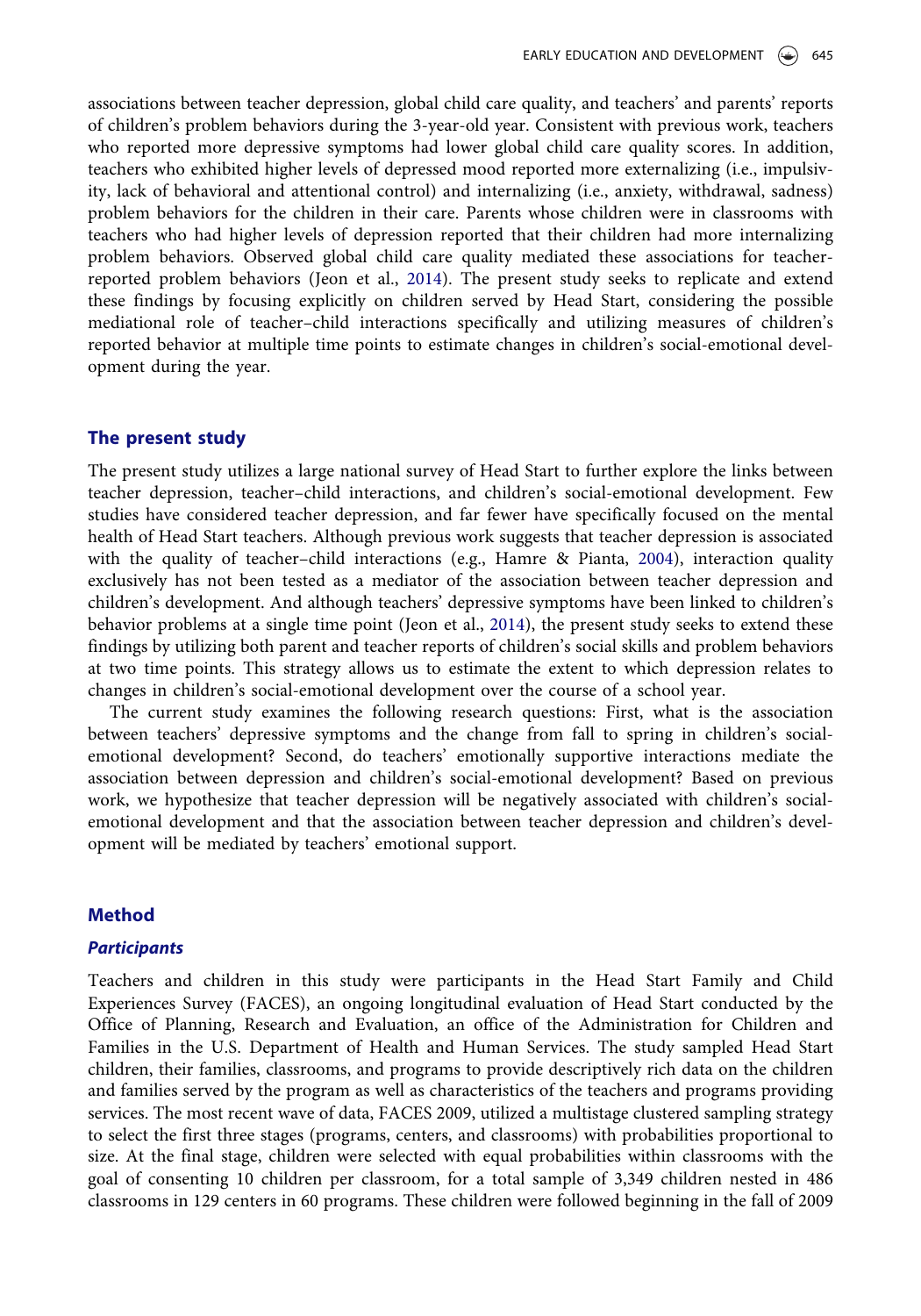646  $\leftrightarrow$  A. ROBERTS ET AL.

and continuing through 1 or 2 years of Head Start participation and into kindergarten. This study focuses exclusively on the first year of data collection, when all sampled children were in preschool.

The sample for the present study was composed of 2,203 children nested within 355 classrooms/teachers (in 118 centers/58 programs). Children and teachers were included if teachers remained in the same classroom and thus worked with the same children for the duration of the school year. Nearly all of the teachers were female (97.9%), with an average age of 41 years  $(SD = 10.54$ , range = 23–59). Teachers were ethnically diverse, with 47.8% indicating White; 34.8% Black; 21.1% Hispanic; and 17.7% American Indian, Asian, or other (note that categories were not mutually exclusive). On average, teachers had 13.08 years of teaching experience  $(SD = 8.49, \text{ range})$  $= 0-30$ ). Most teachers had at least some postsecondary education (94.6%); specifically, 36.4% possessed associate's degrees, 33.0% bachelor's degrees, and 8.4% master's degrees.

The children in this sample were on average 47.63 months old at the time of the Fall 2009 assessment ( $SD = 6.65$ , range = 33-75). Approximately half (50.9%) of the sample was male. Moreover, 40.6% of children were Hispanic; 33.4% Black; 19.4% White; 4.8% multiracial; and 1.7% Asian, American Indian, or other. Most children (61.5%) came from families below the poverty threshold; 5.0% of children had an Individualized Education Plan (IEP) or Individual Family Service Plan (IFSP) in the fall of 2009. Most parents (70.1%) reported that the primary language spoken to the child at home was English; 46.8% of children lived with their biological or adoptive mothers only, and 42.0% of children lived in two-parent households. In terms of maternal education, 35.4% of mothers reported less than a high school diploma, 34.8% had attained a high school diploma or equivalent, 23.5% had at least some college or an associate's degree, and 6.3% had attained bachelor's degrees.

#### **Measures**

The measures utilized in this study, described in more detail here, were collected through a variety of teacher and parent interviews as well as classroom observations. Teacher and parent interviews were conducted twice during the preschool year (once in the fall and once in the spring). Classroom observations were conducted in the spring. Descriptive statistics, including reliability estimates for all measures, can be found in [Table 1](#page-4-0).

Teacher depression was captured using the short-form of the CES-D (Radloff, [1977](#page-12-16)). Teachers indicated how they felt about themselves and their lives in the past week using 12 items rated on a 4-point scale  $(1 = rarely \ or \ never, 5 = most \ or \ all)$ . Items captured feelings and behaviors commonly associated with depression, such as "You could not shake off the blues, even with help from family and friends," "Everything you did was an effort," and feeling "sad" or "lonely." The CES-D was administered via in-person interviews during the fall of 2009 ( $\alpha$  = .80) and the spring of 2010  $(\alpha = .81)$ . To estimate teachers' average depressive symptoms over the school year, we used a mean of the two time points in analyses  $(r = .38)$ . Overall, 12.7% of teachers reported no depressed symptoms over the entire school year; an additional 80.2% had scores greater than 0 but less than 10, indicating

| M     | SD   | Range observed | Possible range | α   |
|-------|------|----------------|----------------|-----|
| 3.99  | 3.89 | $0 - 21.50$    | $0 - 36$       | .80 |
| 5.29  | 0.51 | $2.50 - 6.38$  | $0 - 7$        | .82 |
| 4.52  | 4.47 | $0 - 23$       | $0 - 36$       | .88 |
| 4.29  | 4.61 | $0 - 28$       | $0 - 36$       | .87 |
| 15.40 | 4.84 | $0 - 24$       | $0 - 24$       | .89 |
| 17.25 | 4.64 | $0 - 24$       | $0 - 24$       | .89 |
| 5.55  | 3.61 | $0 - 22$       | $0 - 24$       | .72 |
| 5.38  | 3.54 | $0 - 24$       | $0 - 24$       | .73 |
| 12.05 | 2.55 | $3 - 16$       | $0 - 16$       | .68 |
| 12.35 | 2.49 | $2 - 16$       | $0 - 16$       | .69 |
|       |      |                |                |     |

Note. T-R = teacher reported;  $P-R$  = parent reported.

<span id="page-4-0"></span>Table 1. Descriptive statistics.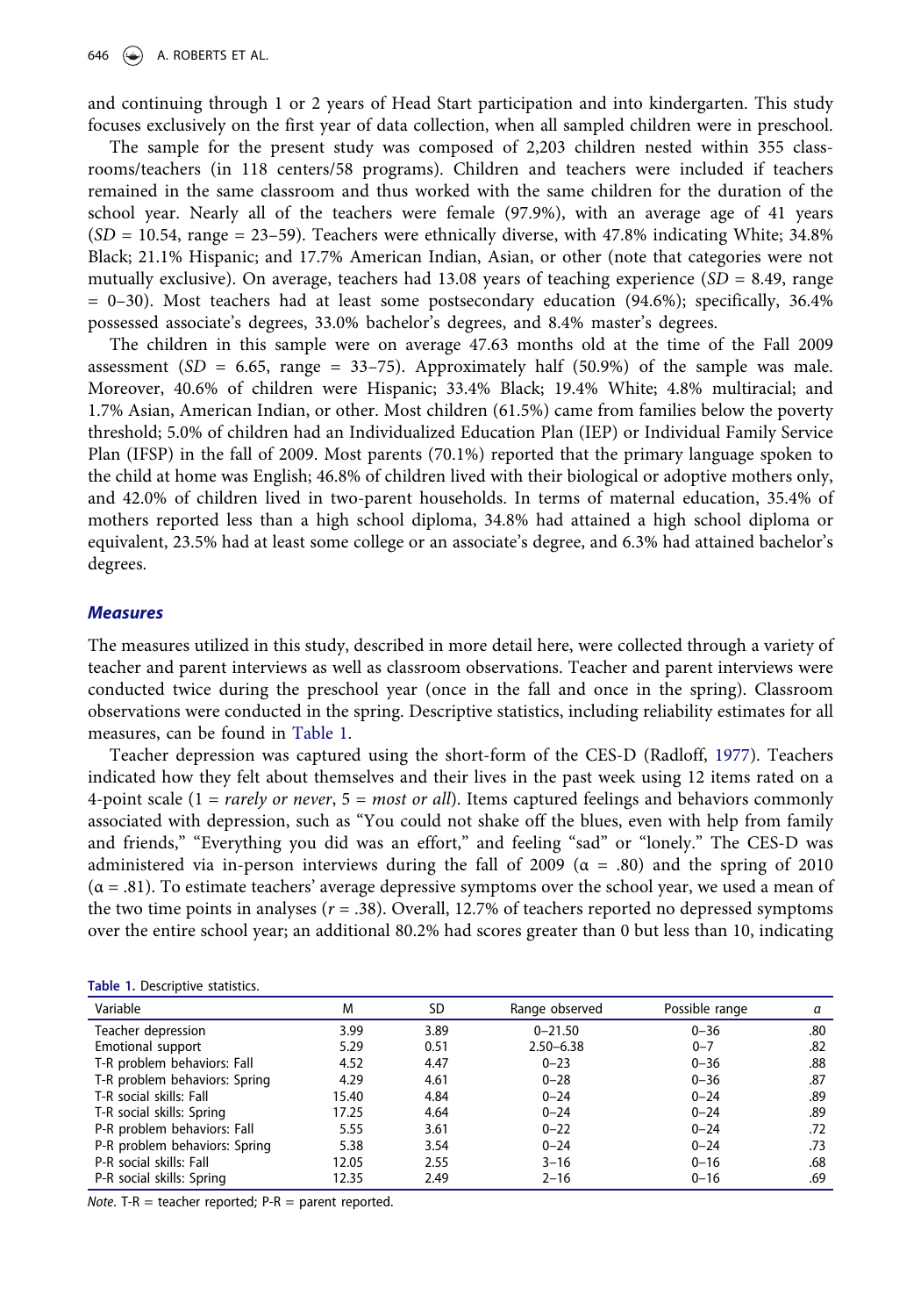some depressed symptoms; and 7.1% of teachers had scores greater than 10, indicating more pervasive symptoms. Although this scale does not constitute an official diagnosis of clinical depression, individuals who score at or above 10 are considered depressed (Radloff, [1977](#page-12-16)).

Emotionally supportive interactions were assessed by trained coders in Spring 2010 using the Classroom Assessment Scoring System (CLASS; Pianta et al., [2008](#page-12-12)), an observational measure of teacher–child interaction quality. CLASS training (paired with training for other observational tools) took place over 8 days in Winter 2009 using lectures on the components of the observation tool, protocol for observation, video exemplars, quizzes, and practice using the observation tool in local preschool classrooms. Observers were required to view videotapes of three classrooms, and their scores were compared to the developer's master codes; the results were used to discuss areas that seemed unclear to observers. In February 2010, groups of three observers and one master coder observed preschool classrooms, conducting four 20-min observation cycles followed by 10 min for coding. Observer scores needed to match the gold-standard score, plus or minus 1 point, for 80% of the items in order to be considered reliable and certified to conduct field observations. A total of 20 of the 22 trainees were certified to conduct observations in the spring of 2010.

In January 2010, FACES staff contacted onsite coordinators to plan for the spring observations and determine the best time for data collection. During the spring of 2010, observers completed an average of six classroom observations per week. In each sampled classroom, coders made live observations during the morning and remained as unobtrusive as possible. Codes were recorded on paper and transferred to computer after the observation. Most relevant to this study is that observers rated teachers' sensitivity, positive climate, lack of negativity, and regard for students' perspectives using a 7-point scale  $(1 = \text{minimally characteristic}, 7 = \text{highly characteristic})$  for four observation cycles. Consistent with previous work, these aspects were averaged across cycles to create a domain-level score for Emotional Support. Interrater reliability was estimated and maintained in two ways: consistency with the master coder and consistency among field observers. In Spring 2010, the interrater reliability estimates between master coders and field observers averaged 96% (range = 83%–100%). In one instance, this process uncovered an individual or team of observers with unreliable ratings. As a result, scoring discrepancies and deviations from the observation protocol were discussed and an additional reliability check was conducted that then satisfied the reliability criterion. The paired in-field reliability ratings of field observers averaged 95% (range = 83%–100%).

Children's social-emotional development was captured from a variety of sources, including teacher-reported problem behaviors and social skills as well as parent-reported problem behaviors and social skills.

#### Teacher report

Teachers reported on children's skills and behavior in both the fall and spring, receiving an incentive payment for each completed form. Problem behaviors were reported using 14 items from an abbreviated version of the Personal Maturity Scale (Entwisle, Alexander, Cadigan, & Pallis, [1987\)](#page-11-13) and the Behavior Problems Index (Peterson & Zill, [1986](#page-12-18)). Teachers used a 3-point scale ( $1 = not true$ ,  $3 = \text{very true or often true}$  to indicate how often children engaged in aggressive; hyperactive; and anxious, depressed, or withdrawn behavior by indicating agreement with statements such as "The child hits/fights with others," "The child is very restless," and "The child is unhappy." Children's social skills were reported using 12 items drawn from the Social Skills Rating System (Gresham & Elliot, [1990\)](#page-11-14) and the Personal Maturity Scale (Entwisle et al., [1987](#page-11-13)). Teachers indicated the extent to which a given statement was characteristic of the child, such as the child "follows the teacher's directions" and "helps put things away," using a 3-point scale  $(1 = never, 3 = very often)$ .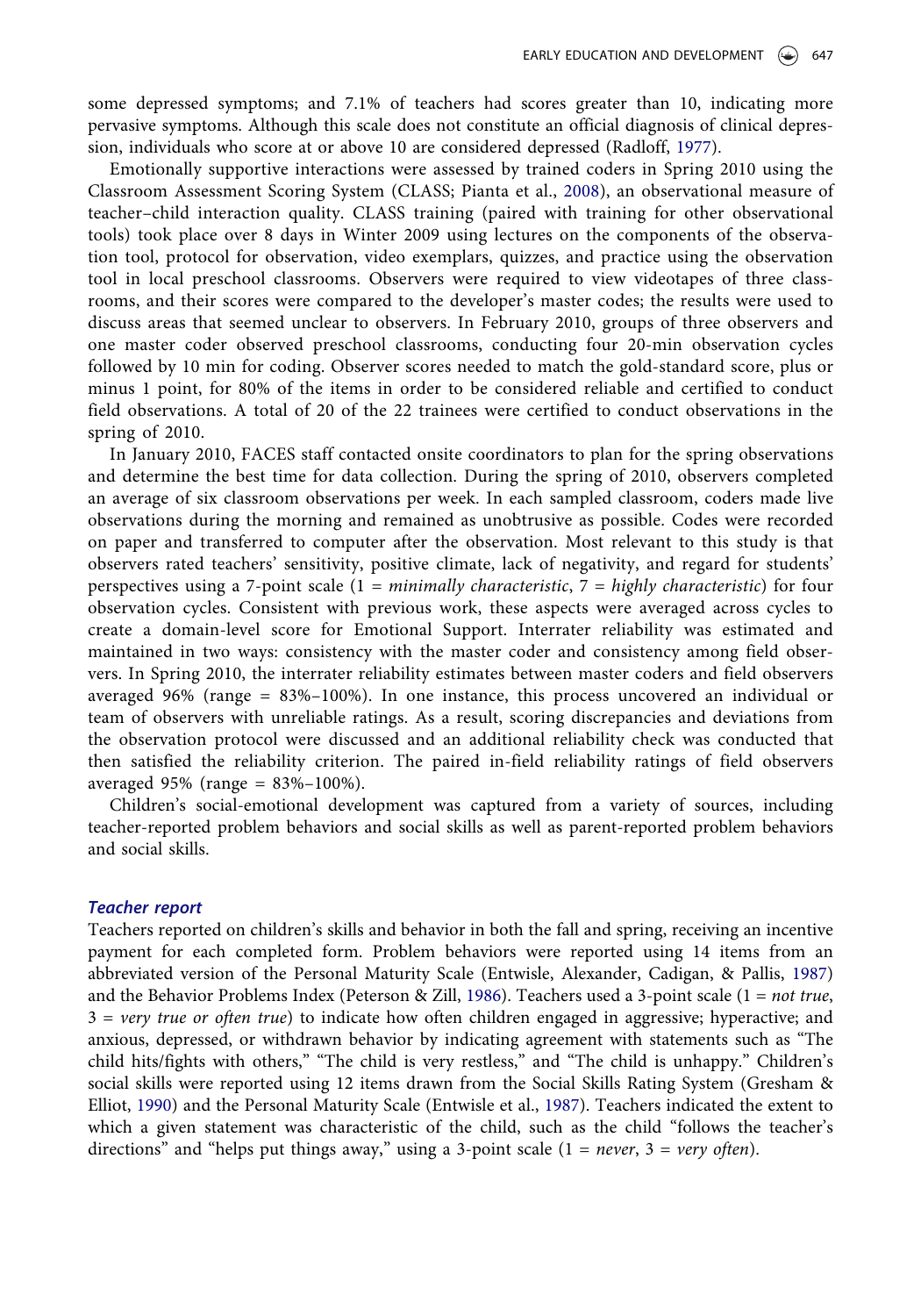## Parent report

Similarly, parents reported on children's skills and behavior in both the fall and spring via a telephone or in-person interview, depending on the parent's personal preference. The majority of respondents were the mother of the child (81.7%), and a smaller portion reported being the father (7.2%), a grandparent (3.7%), or other (1.3%). Nearly all (97.6%) of parent respondents stayed the same from fall to spring. A total of 21 items were taken from a variety of measures, including the Personal Maturity Scale (Entwisle et al., [1987](#page-11-13)), Behavior Problems Index (Peterson & Zill, [1986](#page-12-18)), Social Skills Rating System (Gresham & Elliot, [1990](#page-11-14)), and Preschool Learning Behaviors Scale (McDermott, Green, Francis, & Stott, [2000\)](#page-11-15). Parents reported their agreement with statements on social skills (such as "My child makes friends easily") and problem behaviors (such as "My child is disobedient at home") using a 3-point scale  $(1 = not true, 3 = very true or often true)$ . The items were then categorized into two summary scores: social skills/approaches to learning and problem behaviors. Parents who completed the entire interview received an incentive payment of \$35.

## **Covariates**

Covariates, including teachers' years of experience, educational attainment, and number of aides present in the classroom, were collected during the teacher interview that occurred in the fall. Teachers' ratings of school community and leadership were captured during the spring interview using a 12-item questionnaire based on the Policy and Program Management Inventory (Lambert, [2002](#page-11-16)). Teachers indicated the extent to which they agreed with statements about the workplace environment, such as "Your Head Start program makes teachers feel good about their jobs" and "Your Head Start programs provides freedom for teachers to create their own unique classrooms," using a 5-point scale  $(1 = strongly$ disagree,  $5 =$  strongly agree). Scores ranged from 1 to 5, with an average of 3.69 (SD = 0.76,  $\alpha = .92$ ). These covariates were selected based on previous research linking teachers' experience, education, number of classroom aides, and perceived school community with the quality of teacher–child interactions (e.g., Hamre & Pianta, [2004;](#page-11-4) McGinty, Justice, & Rimm-Kaufman, [2008](#page-11-17); Pianta et al., [2005](#page-12-1)).

Child-level covariates, including age at the time of the fall assessment and gender, were reported by parents. Lastly, because we utilized parent-report data, we also included parent depression as a covariate. Similar to teacher depression, parent depression was captured using the previously described CES-D (Radloff, [1977\)](#page-12-16). Likewise, we averaged the fall and spring depression scores together to obtain an average score representing depressive symptomatology over the year ( $r = .46$ ). Scores ranged from 0 to 34, with an average of 4.68 ( $SD = 4.99$ ,  $\alpha = .86$ ).

## Results

First descriptive statistics (see [Table 1\)](#page-4-0) and bivariate correlations (see [Table 2\)](#page-6-0) were examined. In order to adequately compare Level 1 (child) and Level 2 (teacher) variables, we aggregated Level 1 variables to the classroom level when appropriate. Correlations were mostly modest, with the

<span id="page-6-0"></span>

| Table 2. Bivariate correlations. |         |        |         |         |         |         |         |         |      |    |
|----------------------------------|---------|--------|---------|---------|---------|---------|---------|---------|------|----|
| Variable                         |         |        | 3       | 4       | 5       | 6       |         | 8       | 9    | 10 |
| 1. Teacher depression            |         |        |         |         |         |         |         |         |      |    |
| 2. Emotional support             | .01     |        |         |         |         |         |         |         |      |    |
| 3. T-R problem behaviors: Fall   | $.11*$  | $-.02$ |         |         |         |         |         |         |      |    |
| 4. T-R problem behaviors: Spring | $.19*$  | .08    | $.69*$  |         |         |         |         |         |      |    |
| 5. T-R social skills: Fall       | $-.07$  | .04    | $-.65*$ | $-.47*$ |         |         |         |         |      |    |
| 6. T-R social skills: Spring     | $-.14*$ | .08    | $-.52*$ | $-.66*$ | $.62*$  |         |         |         |      |    |
| 7. P-R problem behaviors: Fall   | .06     | .00    | $.12*$  | $.10*$  | $-.13*$ | $-.08*$ |         |         |      |    |
| 8. P-R problem behaviors: Spring | $.15*$  | $-.03$ | $.16*$  | $.16*$  | $-.15*$ | $-.13*$ | $.59*$  |         |      |    |
| 9. P-R social skills: Fall       | $-.05$  | $-.06$ | $-.19*$ | $-.16*$ | $.18*$  | $.15*$  | $-.31*$ | $-.27*$ |      |    |
| 10. P-R social skills: Spring    | .02     | $-.02$ | $-.19*$ | $-.18*$ | $.15*$  | $.16*$  | $-.22*$ | $-.26*$ | .52* |    |

Note. Child-level variables were aggregated up to the classroom level when appropriate. T-R = teacher reported; P-R = parent reported.

 $*p < .05$ .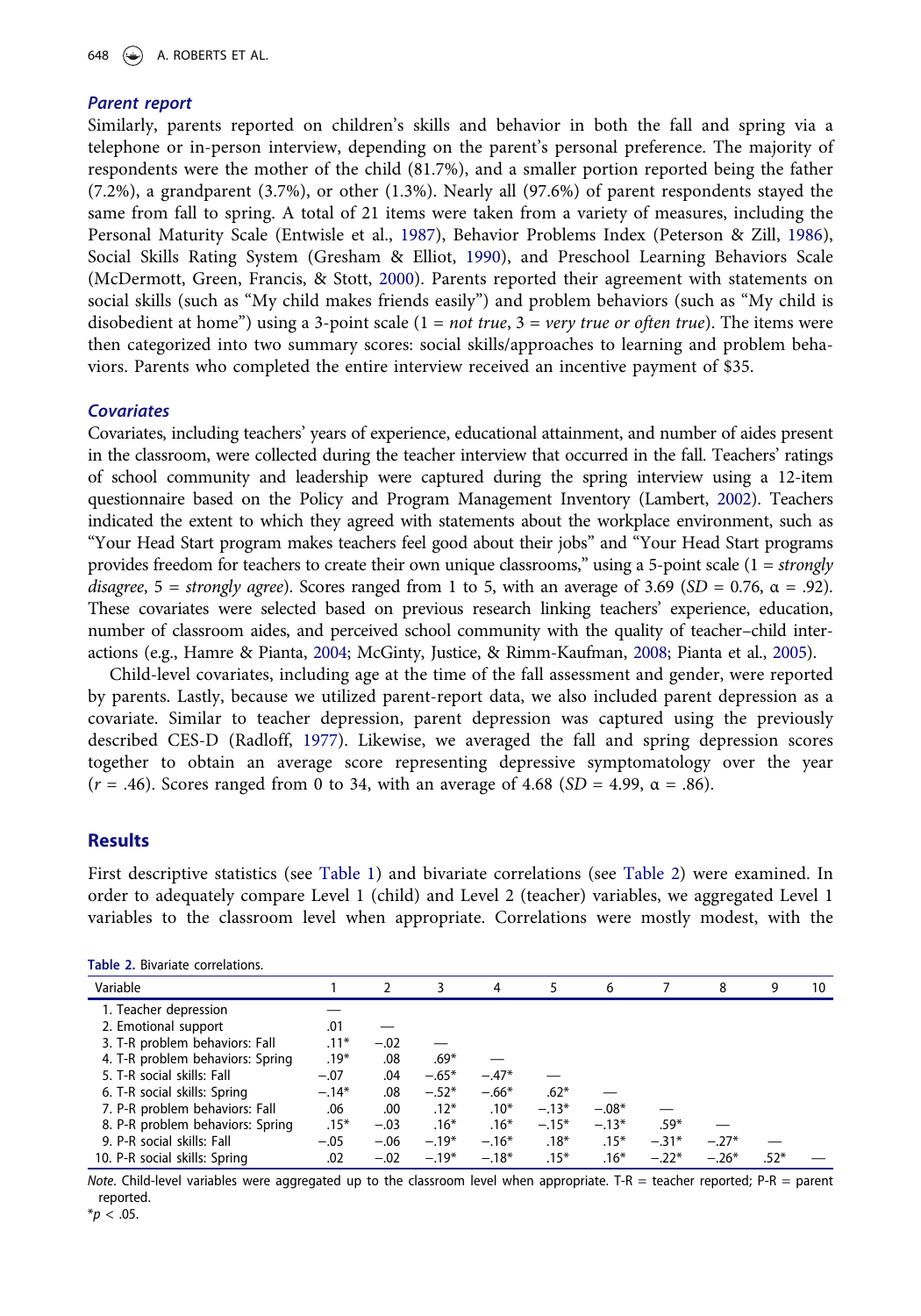exception of reports of children's social skills and problem behaviors during the fall and spring, which tended to be highly correlated. The strength of the associations between teacher- and parentreported behaviors was mostly modest, which is consistent with previous work (Achenbach, McConaughty, & Howell, [1987;](#page-10-2) Winsler & Wallace, [2002\)](#page-12-19) and is likely the result of behaviors being more or less salient in different contexts (i.e., home vs. school). Across reporters, problem behaviors tended to decrease over time, whereas social skills tended increase (see [Table 1](#page-4-0)). Pairedsamples t tests confirmed that all reports of children's problem behaviors and social skills were significantly different at the fall and spring time points.

Teacher depression was significantly and modestly correlated with teachers' reports of children's problem behaviors in the fall and spring, and their reports of children's social skills in the spring, as well as parent reports of problem behaviors in the spring. More depressed symptoms in teachers were associated with more problem behaviors and fewer social skills in children, respectively. However, more depressed teachers were not observed to be less emotionally supportive than their less depressed peers. Furthermore, emotional support was not correlated with reports of children's problem behaviors and social skills.

Next a series of two-level mediation models were conducted for children's social skills and problem behaviors as reported by teachers and parents. Using a two-level model allowed us to account for children nested within classrooms. The intraclass correlation coefficients were as follows: .28 for teacher-reported problem behaviors, .29 for teacher-reported social skills, .07 for parent-reported problem behaviors, and .01 for parent-reported social skills. Analyses were conducted in Mplus 7.11 (Muthén & Muthén, [2013\)](#page-12-20) using full information maximum likelihood, which has been identified as a superior way to handle missing data (Enders, [2010](#page-11-18)). The following covariates were included in the analyses: fall (pre-) score of the outcome, teachers' educational attainment, teachers' years of experience, number of paid classroom aides, teachers' perceived school community, child's age, gender, and parental depression.

<span id="page-7-1"></span>Results are presented in [Table 3.](#page-7-0) In this study, there was a direct association between teacher depression and three of the four child outcomes. Specifically, after we controlled for covariates, including fall scores, teacher depression predicted children's spring problem beha-viors as reported by both teachers<sup>[1](#page-7-1)</sup> and parents. In addition, teacher depression predicted children's spring teacher-reported social skills. This finding did not replicate for parentreported social skills. No significant association was found between teacher depression and teachers' provision of emotionally supportive interactions. Similarly, emotional support did not predict children's developmental gains. The hypothesized mediation model was not supported.

| Predictor                       |                   | Mediator          |                   | Outcome                            | $\beta$ (SE)     | р       |
|---------------------------------|-------------------|-------------------|-------------------|------------------------------------|------------------|---------|
| Depression                      | $\rightarrow$     | Emotional support |                   |                                    | $.003$ $(.009)$  | .772    |
|                                 |                   | Emotional support | $\longrightarrow$ | Teacher-reported problem behaviors | $-.108$ (.486)   | .824    |
|                                 |                   | Emotional support | $\longrightarrow$ | Teacher-reported social skills     | .299(.386)       | .439    |
|                                 |                   | Emotional support | $\longrightarrow$ | Parent-reported problem behaviors  | $-.213(.132)$    | .107    |
|                                 |                   | Emotional support | $\longrightarrow$ | Parent-reported social skills      | $.004$ $(.092)$  | .962    |
| Depression                      |                   |                   |                   | Teacher-reported problem behaviors | .075(.026)       | $.004*$ |
| Depression                      |                   |                   | $\rightarrow$     | Teacher-reported social skills     | $-.077$ $(.028)$ | $.006*$ |
| Depression                      |                   |                   | $\rightarrow$     | Parent-reported problem behaviors  | .055(.019)       | $.003*$ |
| Depression                      |                   |                   | $\rightarrow$     | Parent-reported social skills      | $.003$ $(.013)$  | .829    |
| Indirect effects                |                   |                   |                   |                                    |                  |         |
| Depression                      | $\rightarrow$     | Emotional support |                   | Teacher-reported problem behaviors | $.000$ $(.002)$  | .865    |
| Depression                      | $\longrightarrow$ | Emotional support | $\longrightarrow$ | Teacher-reported social skills     | $.001$ $(.003)$  | .777    |
| Depression                      | $\rightarrow$     | Emotional support | $\longrightarrow$ | Parent-reported problem behaviors  | $-.001$ (.002)   | .771    |
| Depression                      | $\longrightarrow$ | Emotional support | $\rightarrow$     | Parent-reported social skills      | .000(.001)       | .963    |
| $*$ $\sim$ $\sim$ $\sim$ $\sim$ |                   |                   |                   |                                    |                  |         |

<span id="page-7-0"></span>Table 3. Coefficients from models with emotional support as the mediator.

<sup>1</sup>Noting the positive skew of teacher-reported problem behaviors, we performed a square root transformation and reran the analyses. However, the results did not change. Therefore, estimates from the original models are reported.

 $p < .05$ .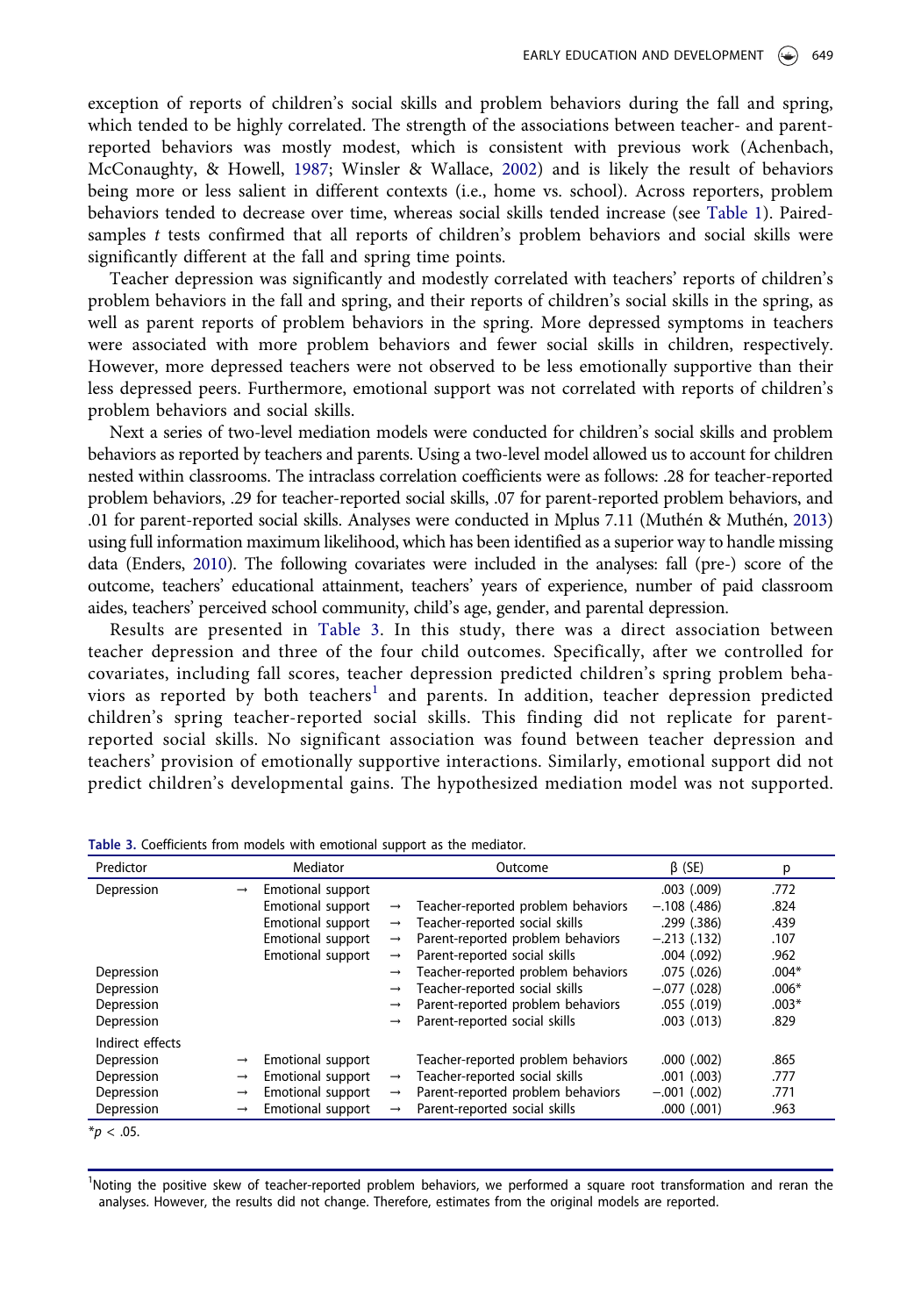## **Discussion**

In the present study, we sought to identify whether and how Head Start teachers' depressive symptoms relate to children's social-emotional development and considered the quality of teacher–child interactions as a possible mediator of this relationship. We found that children in classrooms with more depressed teachers made significantly fewer positive developmental gains as reported by teachers and parents. However, contrary to expectation, teachers' provision of emotionally supportive interactions did not mediate the association between teachers' depressive symptoms and children's social-emotional development. These findings are discussed in greater detail here.

#### Depressive symptoms and children's social-emotional development

Teachers and parents reported increases in problem behaviors, and teachers reported decreases in children's social skills, when children were in classrooms with more depressed teachers. These are important findings because although previous work has found concurrent associations between teacher depression and children's social-emotional skills (Jeon et al., [2014](#page-11-6)), our findings show that teacher depression also has implications for children's development over the course of a school year. Overall, this supports the idea that teachers' own social-emotional competence and well-being, namely, depression, relates to children's social-emotional growth (Denham, Bassett, & Zinsser, [2012](#page-11-19); Jennings & Greenberg, [2009\)](#page-11-8).

It is important to note that because teachers were one of the reporters of children's behavior, it is possible that more depressed teachers may have reported (and perceived) fewer developmental gains. Given that depression is characterized by negative perceptivity (American Psychiatric Association, [2013](#page-10-1)), a teacher who is experiencing more depressive symptoms may perceive children's development less favorably than a teacher experiencing fewer depressive symptoms. To address this shared source of variance, in the present study we also considered parents' reports of children's behavior. As previously mentioned, teacher depression related to children's problem behaviors as reported by both parents and teachers, which allows us to more confidentially ascertain an association between teacher depression and children's persistence of problem behaviors. However, in terms of social skills, depression only related to teachers' reports. Therefore, teachers' depressive symptoms may have negatively affected their perceptions of children's social skill development.

It is also possible that these results may be attributable to how children's behaviors and skills naturally vary across contexts, which subsequently impacts how adults in those contexts perceive a given child (Achenbach et al., [1987\)](#page-10-2). For instance, a child may be more or less talkative in a classroom of 20 four-year-olds than he or she is at home with parents or siblings. In most cases, teachers have more opportunities to observe children's social behavior, at least among large groups of peers. Consequently, it is normal for parents and teachers to vary in their ratings of preschool children's social skills and problem behaviors. Evidence suggests that parents and teachers agree on social skills less than problem behaviors, perhaps because problem behaviors are particularly salient across contexts (Winsler & Wallace, [2002\)](#page-12-19). Teacher depression may be associated with increases in both parent- and teacherreported problem behaviors because such behaviors occur in both home and school settings. In contrast, teacher depression may only negatively influence children's social skill development at school, not at home or in other out-of-school settings, at least in ways that are perceptible to parents.

## Teachers' depressive symptoms and emotionally supportive interactions

To explore the possible explanatory pathway between teachers' depression and children's socialemotional development, in the present study we considered teachers' emotionally supportive interactions as a mediator but found no evidence of mediation. This is surprising given previous evidence linking teachers' depression to emotional support (Hamre & Pianta, [2004;](#page-11-4) Jennings, [2015a\)](#page-11-5) and emotional support to children's social-emotional outcomes (Hamre et al., [2013;](#page-11-1) Mashburn et al.,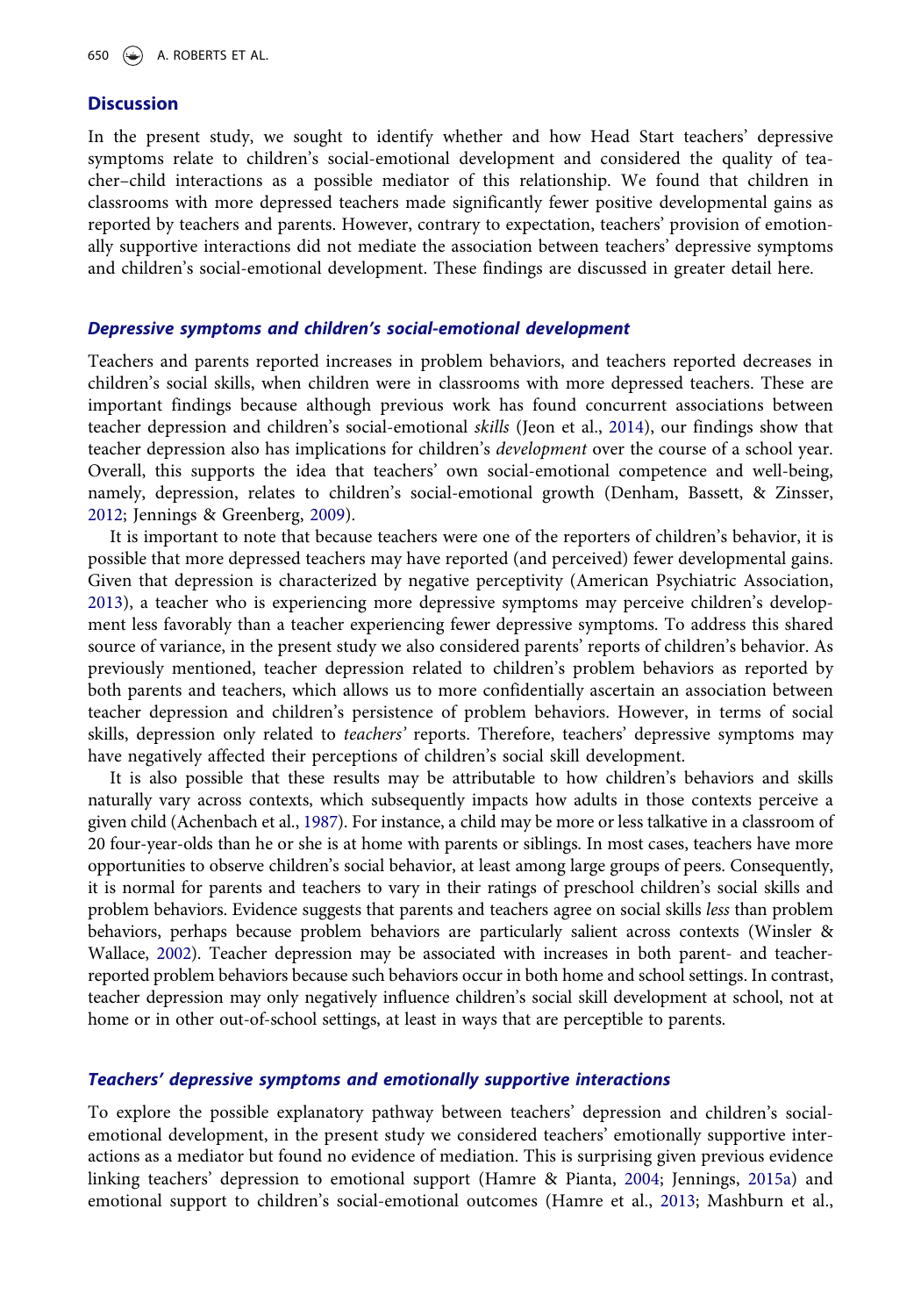[2008](#page-11-3)). Although the reason for these null associations is unknown, it may be possible that the 1-day CLASS observation was not sensitive enough to provide a reliable estimate of teachers' true interactions with children. Perhaps depressed teachers were able to appear emotionally supportive on the day of observation, but this may not represent more typical daily interactions.

In a similar vein, previous work suggests that variability in emotional support, even the variability throughout a single day of observation, may actually be more indicative of children's outcomes than an overall mean score: Emotional *inconsistency*—that is, teachers who appear enthusiastic or attentive and at other times act flat or withdrawn—may overburden children's self-regulatory resources (Curby, Brock, & Hamre, [2013;](#page-11-20) Curby et al., [2011;](#page-11-21) Tremblay et al., [2004;](#page-12-7) Zinsser, Bailey, Curby, Denham, & Bassett, [2013\)](#page-12-21). Given that depression relates to one's own personal management of emotions, and a large portion of the present sample consisted of teachers with some, though arguably mild, depressive symptomatology, it may be possible that teachers' *consistency* of emotional support may have related more strongly to depression, but this notion could not be ascertained in the present study.

In addition, it is also possible that other mechanisms may account for the association between depression and children's social-emotional development. For instance, emotionally supportive interactions were captured at the classroom level, but perhaps more individualized or dyad-level measures, such as teachers' personal relationship with specific children or the nature of individual children's interactions with teachers (as measured by the Individualized Classroom Assessment Scoring System, for instance; Downer, Booren, Lima, Luckner, & Pianta, [2010](#page-11-22)), may be more explanatory. Furthermore, other potential mechanisms may include the utilization of social-emotional curricula or, in a related vein, the extent to which teachers model socially and emotionally appropriate behaviors, such as explicitly using words to describe thoughts and actions when faced with emotionally charged situations (e.g., "I am feeling frustrated with this task, I am going to take three deep breaths to calm myself down"; Jennings, [2015b\)](#page-11-23). Other facets of teachers' interaction style may also be implicated (Sandilos et al., [2015](#page-12-22)), suggesting the need for further investigation.

Our exploration of Head Start teacher depression was particularly warranted based on recent estimates suggesting a high prevalence of depression among this population of teachers (Whitaker et al., [2013\)](#page-12-15). It is interesting that our study estimated that approximately 7% of Head Start teachers were considered depressed, which is noticeably less than recent estimates by Whitaker and colleagues ([2013](#page-12-15)), who utilized anonymous survey techniques. Instead, our estimates are similar to other less anonymous survey techniques (e.g., 9% in Hamre & Pianta, [2004](#page-11-4)), suggesting that teachers may underreport depressive symptoms in many research studies. It is possible that common societal stigmas related to various mental health disorders, including depression, may deter teachers from truthfully admitting their symptomatology and perhaps seeking help. As a result, it is extremely difficult to estimate the true incidence of depression among Head Start teachers. It is possible that the underreporting of depressive symptoms influenced our inability to detect mediation. Nevertheless, in the present study depressive symptoms, albeit underreported, related significantly to children's social-emotional development.

## **Limitations**

Given the descriptive nature of this study, no causal inferences can be made. To that point, we cannot confirm that teacher depression causes children to make fewer social-emotional gains per se. Similarly, we cannot rule out the possibility of a transactional relationship between depression and children's social-emotional skills—that is, the notion that teachers who work with less socially emotionally competent children may be more stressed, and perhaps more depressed as a result. In addition, for theoretical reasons, we purposely narrowed our sample to include children in classrooms who had the same teacher for the duration of the school year. Although doing so allowed us to consider the impact of a specific teacher's depression on children's development over the school year, it may have limited external validity. Also, the present inquiry focused on self-reported depressive symptoms collected via teacher interviews, which may be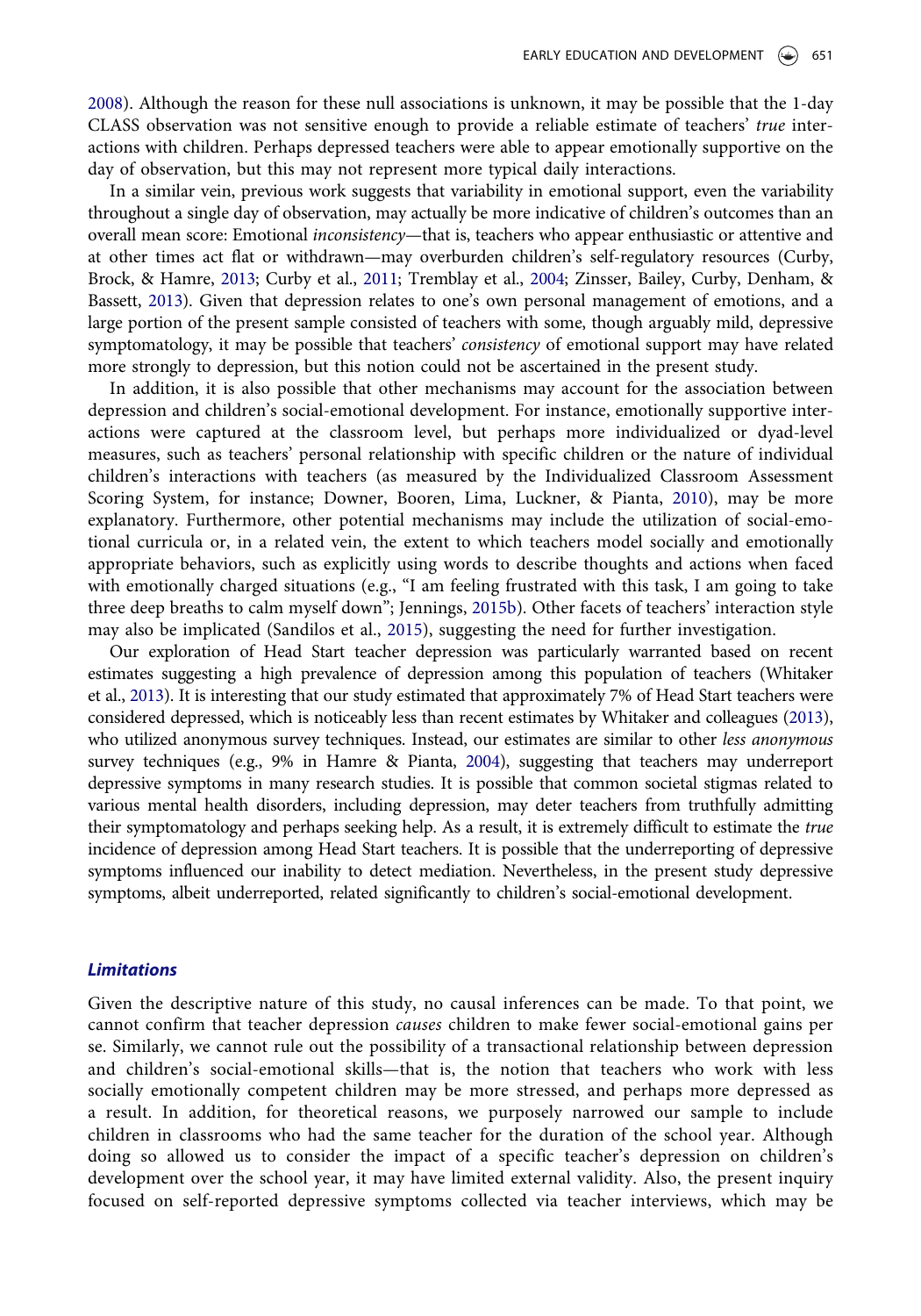underreported, perhaps because of social desirability bias, and characteristically different than clinically diagnosed depression.

#### Future directions

Future work should continue to explore the association between teachers' mental health and children's development and seek to better understand the explanatory pathways. To the extent that it is possible, it may be particularly advantageous to utilize more anonymous survey techniques in future work to curb the likelihood of underreporting of depressive symptoms. Future work should also consider the variability in teachers' provision of emotional support as well as the extent to which teachers utilize social-emotional curricula and model socially and emotionally competent behaviors. Currently, there is a dearth of knowledge about the factors that relate to teachers' mental health, such as financial and social support, which may provide more information about how to intervene and ultimately promote teachers' well-being. Lastly, it is worth considering other facets of teachers' mental health, such as anxiety, as well as the mental health of teachers in different settings, such as Early Head Start or child care, to provide a more holistic and conclusive understanding of the early childhood workforce.

#### Conclusion and implications

Children make significant gains in social-emotional development during the preschool years (Shonkoff & Phillips, [2000\)](#page-12-4), and these early social-emotional skills have been associated with a variety of later life outcomes (Moffit et al., [2013;](#page-12-5) Raver, [2002](#page-12-6)). Children develop social-emotional skills largely through their interactions with adults (Mashburn et al., [2008;](#page-11-3) Yoshikawa et al., [2013](#page-12-0)). In preschool settings, early childhood educators are vital contributors to young children's development. Our findings show that Head Start teachers' depressive symptoms relate directly to children's social-emotional development during the preschool year. As preschool continues to become increasingly commonplace and more is expected of preschool teachers, it is necessary to consider the social and emotional well-being of the workforce. It is easy to think of various ways in which the early childhood teaching profession is stressful as well as ways in which the workforce may not be adequately supported. Emerging evidence suggests that stress reduction or mindfulness-based interventions offer a promising means of decreasing teachers' depressive symptoms (e.g., Gold et al., [2010](#page-11-24); Jennings, Frank, Snowberg, Coccia, & Greenberg, [2013;](#page-11-25) Roeser et al., [2013](#page-12-23)). More wide-scale efforts are needed to holistically support early childhood teachers, which will ultimately benefit the youngest learners.

## Funding

The research reported here was supported by the Institute of Education Sciences, U.S. Department of Education, through Grant R305B090002 to the University of Virginia. The opinions expressed are those of the authors and do not represent views of the U.S. Department of Education.

## References

- <span id="page-10-2"></span>Achenbach, T. M., McConaughty, S. H., & Howell, C. T. (1987). Child/adolescent behavior and emotional problems: Implications for cross-informant correlations for situational specificity. Psychological Bulletin, 101, 213–232. doi:[10.1037/0033-2909.101.2.213](http://dx.doi.org/10.1037/0033-2909.101.2.213)
- <span id="page-10-1"></span>American Psychiatric Association. (2013). Diagnostic and statistical manual of mental disorders (5th ed.). Washington, DC: Author.

<span id="page-10-0"></span>Belsky, J., Bakersman-Kranenburg, M. J., & van IJzendoorn, M. H. (2007). For better and for worse: Differential susceptibility to environmental influences. Current Directions in Psychological Science, 16(6), 300–304. doi:[10.1111/](http://dx.doi.org/10.1111/j.1467-8721.2007.00525.x) [j.1467-8721.2007.00525.x](http://dx.doi.org/10.1111/j.1467-8721.2007.00525.x)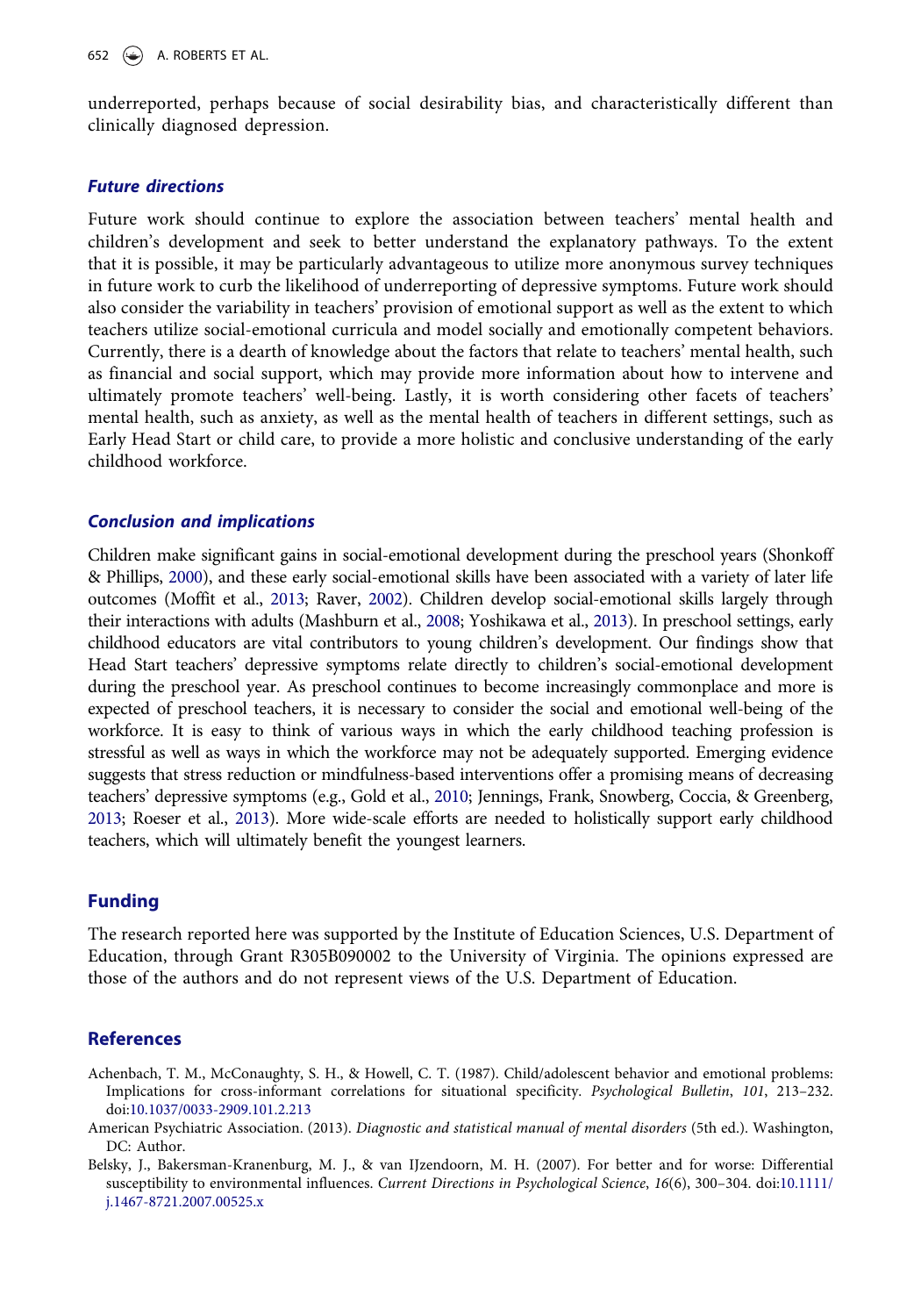- <span id="page-11-7"></span>Blair, C. C., & Raver, C. (2012). Child development in the context of adversity: Experiential canalization of brain and behavior. American Psychologist, 67(4), 309–318. doi:[10.1037/a0027493](http://dx.doi.org/10.1037/a0027493)
- <span id="page-11-0"></span>Burchinal, M., Vandergrift, N., Pianta, R., & Mashburn, A. (2010). Threshold analysis of association between child care quality and child outcomes for low-income children in pre-kindergarten programs. Early Childhood Research Quarterly, 25, 166–176. doi:[10.1016/j.ecresq.2009.10.004](http://dx.doi.org/10.1016/j.ecresq.2009.10.004)
- Collaborative for Academic, Social, and Emotional Learning. (2012). 2013 CASEL guide: Effective social and emotional learning programs—Preschool and elementary school edition. Chicago, IL: Author.
- <span id="page-11-11"></span>Cummings, E. M., & Davies, P. T. (1994). Maternal depression and child development. Journal of Child Psychology and Psychiatry, 35, 73–122. doi:[10.1111/j.1469-7610.1994.tb01133.x](http://dx.doi.org/10.1111/j.1469-7610.1994.tb01133.x)
- <span id="page-11-20"></span>Curby, T. W., Brock, L. L., & Hamre, B. K. (2013). Teachers' emotional support consistency predicts children's achievement gains and social skills. Early Education & Development, 24(3), 292-309. doi:[10.1080/10409289.2012.665760](http://dx.doi.org/10.1080/10409289.2012.665760)
- <span id="page-11-21"></span>Curby, T. W., Stuhlman, M., Grimm, K., Mashburn, A., Chomat-Mooney, L., Downer, J., ... Pianta, R. C. (2011). Within-day variability in the quality of classroom interactions during third and fifth grade. The Elementary School Journal, 112(1), 16–37. doi:[10.1086/660682](http://dx.doi.org/10.1086/660682)
- <span id="page-11-19"></span>Denham, S. A., Bassett, H. H., & Zinsser, K. (2012). Early childhood teachers as socializers of young children's emotional competence. Early Childhood Education Journal, 40, 137–143. doi:[10.1007/s10643-012-0504-2](http://dx.doi.org/10.1007/s10643-012-0504-2)
- <span id="page-11-22"></span>Downer, J. T., Booren, L. M., Lima, O. K., Luckner, A. E., & Pianta, R. C. (2010). The Individualized Classroom Assessment Scoring System (inCLASS): Preliminary reliability and validity of a system for observing preschoolers' competence in classroom interactions. Early Childhood Research Quarterly, 25(1), 1–16. doi:[10.1016/j.](http://dx.doi.org/10.1016/j.ecresq.2009.08.004) [ecresq.2009.08.004](http://dx.doi.org/10.1016/j.ecresq.2009.08.004)
- <span id="page-11-18"></span><span id="page-11-13"></span>Enders, C. K. (2010). Applied missing data analysis. New York, NY: Guilford Press.
- Entwisle, D. R., Alexander, K. L., Cadigan, D., & Pallis, P. M. (1987). The emergent academic self-image of first graders: Its response to social structure. Child Development, 58, 1190–1206. doi:[10.2307/1130614](http://dx.doi.org/10.2307/1130614)
- <span id="page-11-9"></span>Gilliam, W. S. (2008). Implementing policies to reduce the likelihood of preschool expulsion (FCD Policy Brief No. 7). New York, NY: Foundation for Child Development.
- <span id="page-11-24"></span>Gold, E., Smith, A., Hopper, I., Herne, D., Tansey, G., & Hulland, C. (2010). Mindfulness-based stress reduction (MBSR) for primary school teachers. Journal of Child and Family Studies, 19(2), 184–189. doi:[10.1007/s10826-009-](http://dx.doi.org/10.1007/s10826-009-9344-0) [9344-0](http://dx.doi.org/10.1007/s10826-009-9344-0)
- <span id="page-11-14"></span>Gresham, F. M., & Elliot, S. N. (1990). Social Skills Rating System. Circle Pines, MN: American Guidance Service.
- <span id="page-11-4"></span>Hamre, B. K., & Pianta, R. C. (2004). Self-reported depression in nonfamilial caregivers: Prevalence and associations with caregiver behavior in child-care settings. Early Childhood Research Quarterly, 19, 297-318. doi:[10.1016/j.](http://dx.doi.org/10.1016/j.ecresq.2004.04.006) [ecresq.2004.04.006](http://dx.doi.org/10.1016/j.ecresq.2004.04.006)
- <span id="page-11-1"></span>Hamre, B. K., Pianta, R. C., Downer, J. T., DeCoster, J., Mashburn, A. J., Jones, S. M., . . . Hamagami, A. (2013). Teaching through interactions: Testing a developmental framework of teacher effectiveness in over 4,000 classrooms. The Elementary School Journal, 113, 461–487. doi:[10.1086/669616](http://dx.doi.org/10.1086/669616)
- <span id="page-11-5"></span>Jennings, P. A. (2015a). Early childhood teachers' well-being, mindfulness, and self-compassion in relation to classroom quality and attitudes towards challenging students. Mindfulness, 6(4), 732–743. doi:[10.1007/s12671-014-0312-4](http://dx.doi.org/10.1007/s12671-014-0312-4)
- <span id="page-11-23"></span>Jennings, P. A. (2015b). Mindfulness for teachers. New York, NY: Norton.
- <span id="page-11-25"></span>Jennings, P. A., Frank, J. L., Snowberg, K. E., Coccia, M. A., & Greenberg, M. T. (2013). Improving classroom learning environments by Cultivating Awareness and Resilience in Education (CARE): Results of a randomized controlled trial. School Psychology Quarterly, 28, 374–390. doi:[10.1037/spq0000035](http://dx.doi.org/10.1037/spq0000035)
- <span id="page-11-8"></span>Jennings, P. A., & Greenberg, M. T. (2009). The prosocial classroom: Teacher social and emotional competence in relation to student and classroom outcomes. Review of Educational Research, 79, 491–525. doi:[10.3102/](http://dx.doi.org/10.3102/0034654308325693) [0034654308325693](http://dx.doi.org/10.3102/0034654308325693)
- <span id="page-11-6"></span>Jeon, L., Buettner, C. K., & Snyder, A. R. (2014). Pathways from teacher depression and child-care quality to child behavioral problems. Journal of Consulting and Clinical Psychology, 82(2), 225–235. doi:[10.1037/a0035720](http://dx.doi.org/10.1037/a0035720)
- <span id="page-11-16"></span>Lambert, R. (2002). Evaluating management climate in Head Start programs: The measurement properties of the Policy and Program Management Inventory. NHSA Dialog, 6, 37–52. doi:[10.1207/s19309325nhsa0601\\_4](http://dx.doi.org/10.1207/s19309325nhsa0601%5F4)
- <span id="page-11-12"></span>Lovejoy, M. C., Graczyk, P. A., O'Hare, E., & Neuman, G. (2000). Maternal depression and parenting behavior: A meta-analytic review. Clinical Psychology Review, 20(5), 561–592. doi:[10.1016/S0272-7358\(98\)00100-7](http://dx.doi.org/10.1016/S0272-7358(98)00100-7)
- <span id="page-11-2"></span>Magnuson, K. A., Ruhm, C., & Waldfogel, J. (2007). Does prekindergarten improve school preparation and performance? Economics of Education Review, 26, 33–51. doi:[10.1016/j.econedurev.2005.09.008](http://dx.doi.org/10.1016/j.econedurev.2005.09.008)
- <span id="page-11-3"></span>Mashburn, A. J., Pianta, R. C., Hamre, B. K., Downer, J. T., Barbarin, O. A., Bryant, D. C., . . . Howes, C. (2008). Measures of classroom quality in prekindergarten and children's development of academic, language, and social skills. Child Development, 79(3), 732–749. doi:[10.1111/j.1467-8624.2008.01154.x](http://dx.doi.org/10.1111/j.1467-8624.2008.01154.x)
- <span id="page-11-15"></span>McDermott, P. A., Green, L. F., Francis, J. M., & Stott, D. H. (2000). Preschool Learning Behaviors Scale. Philadelphia, PA: Edumetric and Clinical Science.
- <span id="page-11-17"></span>McGinty, A. S., Justice, L., & Rimm-Kaufman, S. (2008). Sense of school community for preschool teachers serving atrisk children. Early Education & Development, 19(2), 361–384. doi:[10.1080/10409280801964036](http://dx.doi.org/10.1080/10409280801964036)
- <span id="page-11-10"></span>McIntyre, R. S., Liauw, S., & Taylor, V. H. (2011). Depression in the workforce: The intermediary effect of medical comorbidity. Journal of Affective Disorders, 128(1), S29–S36. doi:[10.1016/S0165-0327\(11\)70006-4](http://dx.doi.org/10.1016/S0165-0327(11)70006-4)